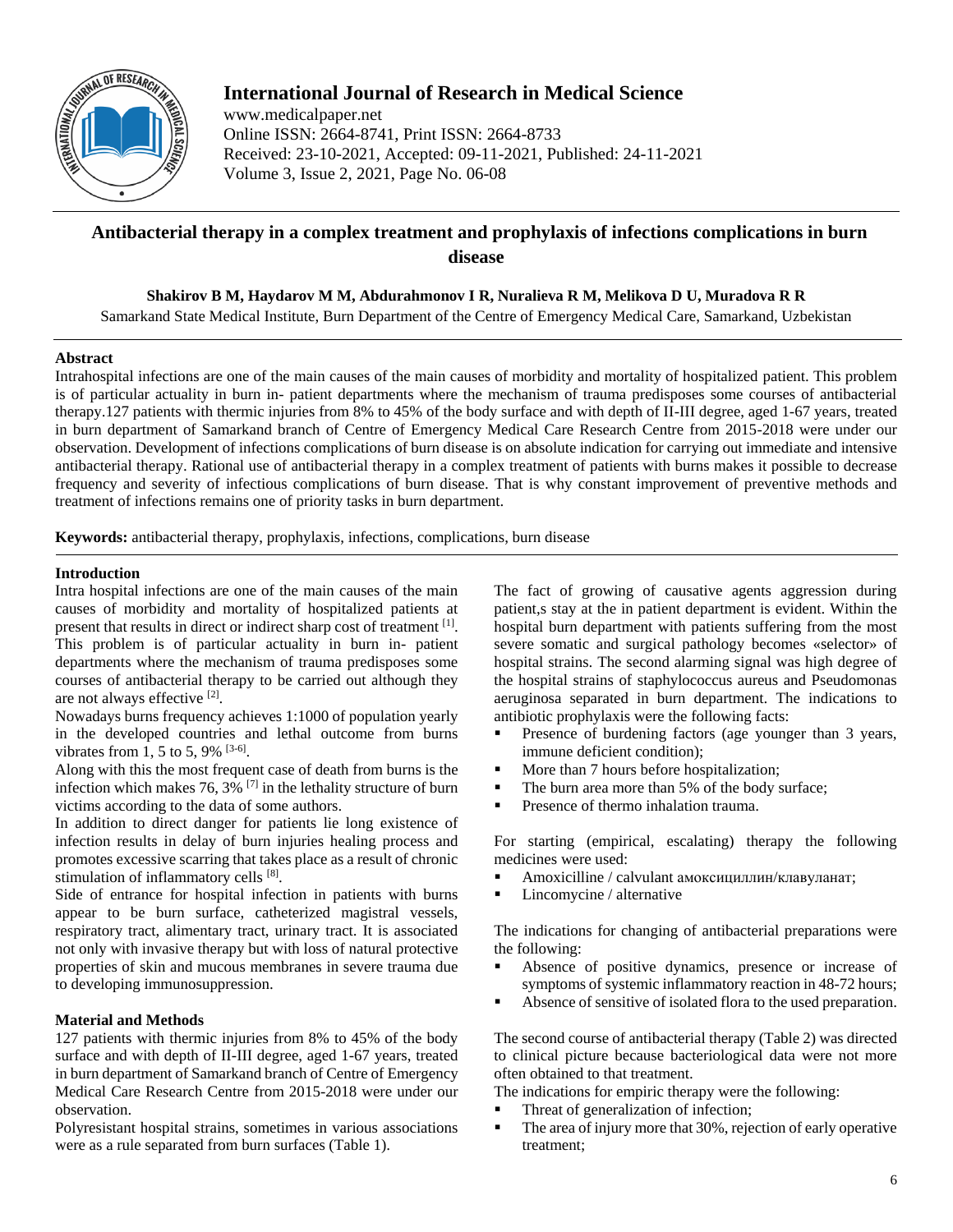- Thermo inhalation trauma;
- Severe shock, not stopping during 24-48 hours (Table 3).

As the criteria of antibiotictherapy efficacy were considered the following facts:

- Regression of polyargan insufficiency syndrome;
- Absence of suppuration in the injury (sterile inoculation on 3-7 day);
- Absence of generalization of infection and secondary foci.

Along with this in the majority of cases the injuries remained sterile by 3-7 day. The range of isolated causative agent correlated with efficacy of therapy: in positive result single colonies with low resistance level were revealed in ineffective therapy Pseudomonas aeruginosa sometimes in combination with staphylococcus aureus dominated.

Frequency of development of local purulent complications (wound infection of more than  $10<sup>5</sup>$  microorganisms to a gram of tissue), septic complications (according to clinical laboratory criteria), terms of treatment at the in-patient department were estimated.

The results of the protocol use were compared with similar causes of thermic trauma having difference only in treatment by approaches to empiric therapy. Thus, the first results of treatment included:

- Rotation of antibacterial means;
- dilation of spectrum of hospital strains sensitivity;
- Decrease of local purulent complications frequency 1,5-2 times;
- Decrease septic complications 2,5-3 times;
- Decrease of hospitalization time to 10-15%.

Thus, to provide effective antibiotic therapy express-diagnostic of hospital strains sensitivity is necessary.

| <b>Table 1:</b> Structure of causative agent discharged from a burn surface |  |  |
|-----------------------------------------------------------------------------|--|--|
|-----------------------------------------------------------------------------|--|--|

| <b>Causative agents</b> | <b>Number of patients</b> | in $%$ |
|-------------------------|---------------------------|--------|
| St. aureos              | 39                        | 30,71  |
| St. aeroginosa          | 33                        | 25,98  |
| St. epidermitis         | 11                        | 8,66   |
| St. enterecoce          |                           | 7,09   |
| St. acinotobacter       | Q                         | 7,09   |
| St. enterobacter        |                           | 4,72   |
| Saprophytes             |                           | 4,72   |
| Candida                 |                           | 3.94   |
| Others                  |                           | 7,09   |

| $Gram (+)$             | $Gram(-)$     | <b>Reserve preparations</b> |
|------------------------|---------------|-----------------------------|
| Ceftriaxon+amicacin    | Ceftazidim    |                             |
| Cefotaxim+amicacin     | Cefoperazon   | Cilostatin                  |
| Cefoperazon /sulbactam | Cefepim       |                             |
| Ciprofloxacin          | Ciprofloxacin |                             |

**Table 3:** Course of empiric therapy

| <b>Starting (empiric)</b>                                                     | <b>Alternative preparations</b>      |  |
|-------------------------------------------------------------------------------|--------------------------------------|--|
|                                                                               | Ceftrazidim $i/v$ + netilmycin $i/v$ |  |
| Imipenem/cilostatin i/v+amikacin i/v, Netilmicin i/v + metronidazole          |                                      |  |
| $i/m$ Meropenem+amikacin $i/v$ , $i/m$   $i/v$ Ciprofloxacin $i/v$ using drop |                                      |  |
|                                                                               | by drop administration               |  |

#### **Discussion**

Extensive burn damage is accompanied by the development of the whole complex of changes in the body of victims having received the diagnosis of a burn disease  $[8]$ . Infection is the leading factor in the pathogenesis of a burn disease. Along with this the process of infection having started in a burn wound tends to generalization and often results in severe complication like sepsis and these are infections complications that are main cause of death in patients with burns [9,10] .

Growth of resistance of hospital strains of microorganism remains an acute promlem in burn centres [11,12]. Lethaly of patients with inadequate antibacterial therapy is twice high than with an dequate one. It makes necessary to look for reasonable approaches to optimization of antibiotic therapy and antibiotic prophylaxis schemes in patients with thermic trauma [13].

Indications to administration of systemic antibacterial therapy in patients with extensive deep burns depend on both trauma severity and the period of burn disease.

The patients with deep burns area of more than 10% of the body surface as a rule undergo systemic antibacterial therapy being strictly individual depended on semination of burn injury, intoxication degree and indices of immunological reactivity of the body. It should be emphasized that in patients with burns covering of 10-20% of the body surface treatment may be limited by oral preparations or their intramuscular introduction using intravenous infusion only in severe course of infections process [14] .

With enlargement of deep damage area, the risk of development of generalized infections complications of burn disease considerably increases. In this regard the victims with extensive deep burns of more than 20% of the body surface undergo antibacterial therapy for prophylaxis and then treatment of burn disease complications as well is included into a complex therapy immediately after bringing the patient out of burn shock. All antibacterial preparations are introduced to these patients intravenously.

Development of infections complications of burn disease is on absolute indication for carrying out immediate and intensive antibacterial therapy. It should be noted that in most causes it is inadvisable to administer systemic antibacterial preparations to patients with burns of II-III А degree as well as to those with limited deep burns covering of no more than 10% of the body surface. The exception is presented by elderly and aged people suffering from diabetes mellitus, chronic infections as well as those who were hospitalized at late term after getting trauma with clearly marked general and local signs of infection when local antibacterial preparations are ineffective. The rest of the patients need local antibacterial therapy: bandages with 1% iodovidone, betadine, ointments on hydro soluble basis. Combination of solve dressing of levomicol with gentamycin powder in gram-negative flora is of good recommendation. Application of synthetic covering containing antibacterial preparations is prospective. In means that not only medical preparations should be used but treatment in the condition of abacterial environment using "Кlinitron" beds or abacterial isolators as well as physical methods of treatment: lasertherapy, azontherapy, etc. Application of indicated methods of general or local treatment of patients with severe burns appeals to provide performing necrectomy and plastic skin coverings restoration on the whole. Antibacterial therapy is carried out according to two directions for this purpose: